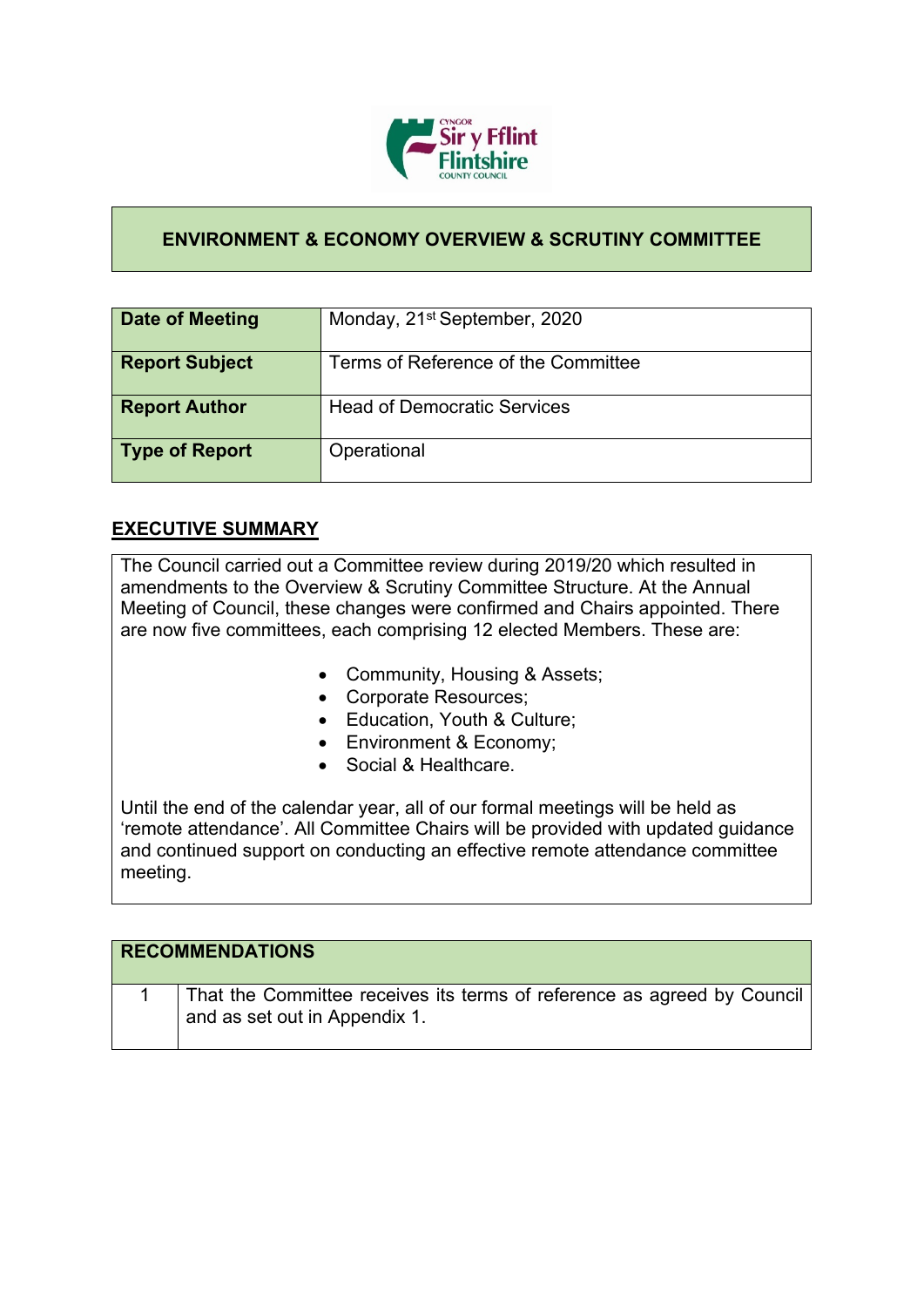## **REPORT DETAILS**

| 1.00 | THE COMMITTEE'S TERMS OF REFERENCE.                                                                                                                                                                                                                                                                                                                               |
|------|-------------------------------------------------------------------------------------------------------------------------------------------------------------------------------------------------------------------------------------------------------------------------------------------------------------------------------------------------------------------|
| 1.01 | The new Overview & Scrutiny Committee Structure was approved by<br>Council on 27 <sup>th</sup> February. At the Annual Meeting on 9 <sup>th</sup> September, Chairs<br>were appointed to the five committees within the new structure. This<br>report is being submitted to each of the Overview & Scrutiny Committees<br>during the September cycle of meetings. |
| 1.02 | The five Overview & Scrutiny committees are now:<br>Community, Housing & Assets;<br><b>Corporate Resources;</b><br>Education, Youth & Culture;<br>Environment & Economy;<br>Social & Healthcare.                                                                                                                                                                  |
|      | The respective terms of reference of each of the committees and the main<br>contributors to them are identified in Appendix 1.                                                                                                                                                                                                                                    |
| 1.03 | Until the end of the calendar year, all of our formal meetings will be held as<br>'remote attendance'. All Committee Chairs will be provided with updated<br>guidance and continued support on conducting an effective remote<br>attendance committee meeting.                                                                                                    |

| $\vert 2.00 \vert$ | <b>RESOURCE IMPLICATIONS</b>                                                                    |
|--------------------|-------------------------------------------------------------------------------------------------|
| $\sqrt{2.01}$      | A reduction in the number of committees may result in the reduction of<br>senior salaries paid. |

| 3.00 | <b>IMPACT ASSESSMENT AND RISK MANAGEMENT</b> |
|------|----------------------------------------------|
| 3.01 | $\,$ Not applicable.                         |

| 4.00 | <b>CONSULTATIONS REQUIRED/CARRIED OUT</b> |
|------|-------------------------------------------|
| 4.01 | I None required.                          |

| 5.00 | <b>APPENDICES</b>                                              |
|------|----------------------------------------------------------------|
| 5.01 | Appendix 1 – Overview & Scrutiny Committee Terms of Reference. |

| 6.00 | <b>LIST OF ACCESSIBLE BACKGROUND DOCUMENTS</b>         |
|------|--------------------------------------------------------|
| 6.01 | Minutes of the Annual Meeting of Council, 7th May 2019 |